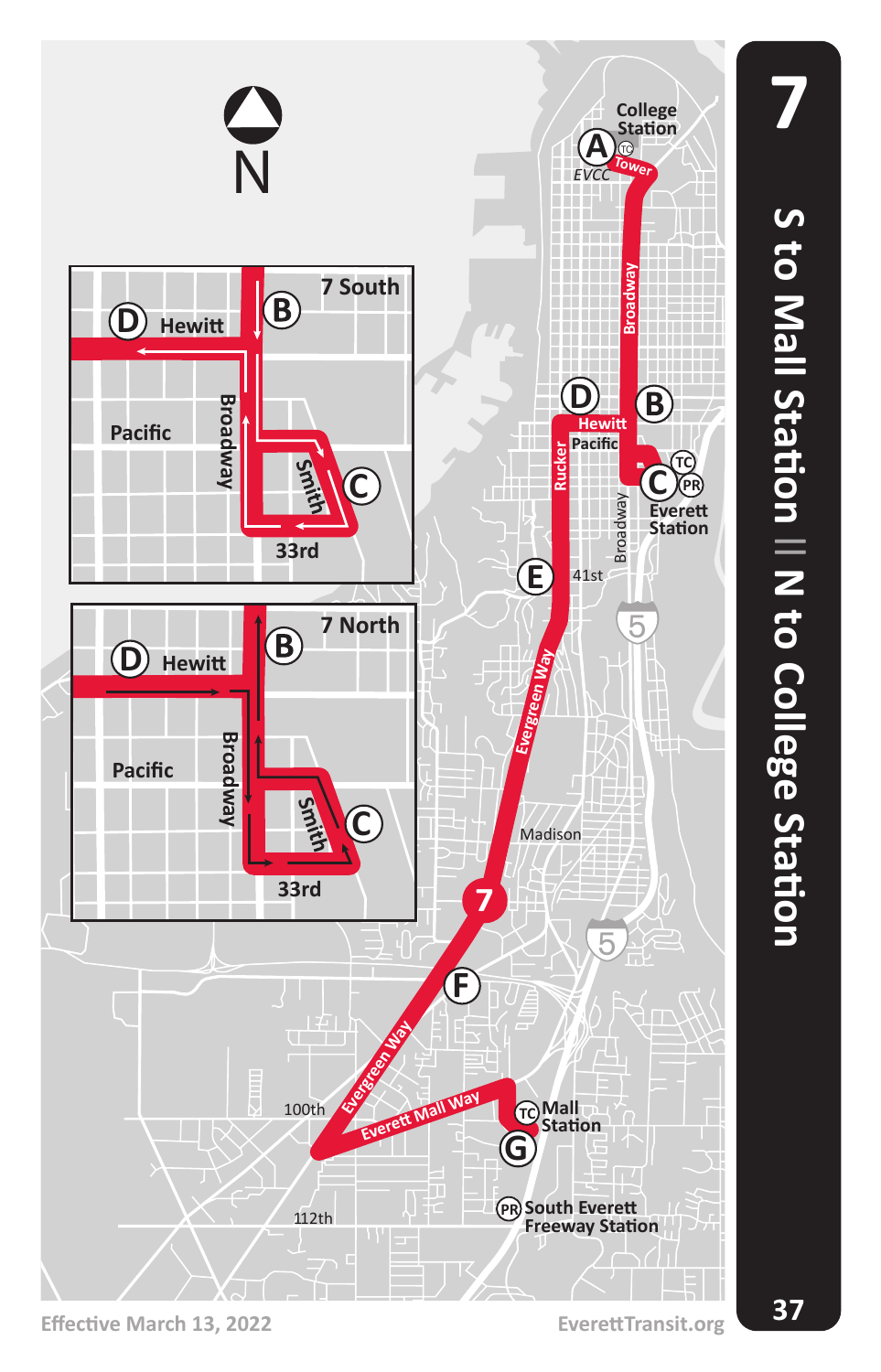

# **7 Monday – Friday**

|                                           | <b>SOUTH TO MALL STATION</b>         |                                     |                          |                       |                     |                        |
|-------------------------------------------|--------------------------------------|-------------------------------------|--------------------------|-----------------------|---------------------|------------------------|
| A                                         | B                                    |                                     | D                        | E                     | F.                  | G                      |
| College<br><b>Station</b><br><b>Bay F</b> | <b>Broadway</b><br><b>California</b> | Everett<br><b>Station</b><br>Bay F1 | <b>Hewitt</b><br>Wetmore | <b>Rucker</b><br>41st | Evergreen<br>Casino | Mall<br><b>Station</b> |
| 1056                                      | 9973                                 | 2340                                | 1375                     | 3010                  | 5125                |                        |
| 5:00                                      | 5:07                                 | 5:10                                | 5:14                     | 5:19                  | 5:28                | 5:42                   |
| 5:30                                      | 5:37                                 | 5:40                                | 5:44                     | 5:49                  | 5:58                | 6:12                   |
| 6:00                                      | 6:07                                 | 6:10                                | 6:14                     | 6:19                  | 6:28                | 6:43                   |
| 6:30                                      | 6:37                                 | 6:40                                | 6:44                     | 6:49                  | 6:59                | 7:14                   |
| 7:00                                      | 7:07                                 | 7:10                                | 7:15                     | 7:21                  | 7:31                | 7:46                   |
| 7:30                                      | 7:37                                 | 7:40                                | 7:45                     | 7:51                  | 8:01                | 8:16                   |
| 8:00                                      | 8:07                                 | 8:12                                | 8:17                     | 8:23                  | 8:33                | 8:48                   |
| 8:15                                      | 8:22                                 | 8:27                                | 8:32                     | 8:38                  | 8:48                | 9:03                   |
| 8:30                                      | 8:37                                 | 8:42                                | 8:47                     | 8:53                  | 9:03                | 9:18                   |
| 8:45                                      | 8:52                                 | 8:57                                | 9:02                     | 9:08                  | 9:18                | 9:33                   |
| 9:00                                      | 9:07                                 | 9:12                                | 9:17                     | 9:23                  | 9:33                | 9:48                   |
| 9:15                                      | 9:22                                 | 9:27                                | 9:32                     | 9:38                  | 9:48                | 10:03                  |
| 9:30                                      | 9:37                                 | 9:42                                | 9:47                     | 9:53                  | 10:03               | 10:18                  |
| 9:45                                      | 9:52                                 | 9:57                                | 10:02                    | 10:08                 | 10:18               | 10:33                  |
| 10:00                                     | 10:07                                | 10:12                               | 10:17                    | 10:23                 | 10:34               | 10:49                  |
| 10:15                                     | 10:22                                | 10:27                               | 10:32                    | 10:38                 | 10:49               | 11:04                  |
| 10:30                                     | 10:37                                | 10:42                               | 10:47                    | 10:53                 | 11:04               | 11:19                  |
| 10:45                                     | 10:52                                | 10:57                               | 11:02                    | 11:08                 | 11:19               | 11:34                  |
| 11:00                                     | 11:07                                | 11:12                               | 11:17                    | 11:23                 | 11:34               | 11:49                  |
| 11:15                                     | 11:22                                | 11:27                               | 11:32                    | 11:38                 | 11:49               | 12:06                  |
| 11:30                                     | 11:37                                | 11:42                               | 11:47                    | 11:53                 | 12:04               | 12:21                  |
| 11:45                                     | 11:52                                | 11:57                               | 12:02                    | 12:08                 | 12:20               | 12:37                  |
| 12:00                                     | 12:07                                | 12:12                               | 12:17                    | 12:23                 | 12:35               | 12:52                  |
| 12:15                                     | 12:22                                | 12:27                               | 12:32                    | 12:38                 | 12:50               | 1:07                   |
| 12:30                                     | 12:37                                | 12:42                               | 12:48                    | 12:54                 | 1:06                | 1:23                   |
| 12:45                                     | 12:52                                | 12:57                               | 1:03                     | 1:09                  | 1:21                | 1:38                   |
| 1:00                                      | 1:07                                 | 1:12                                | 1:18                     | 1:24                  | 1:36                | 1:53                   |
| 1:15                                      | 1:22                                 | 1:27                                | 1:33                     | 1:39                  | 1:51                | 2:08                   |

continued on next page...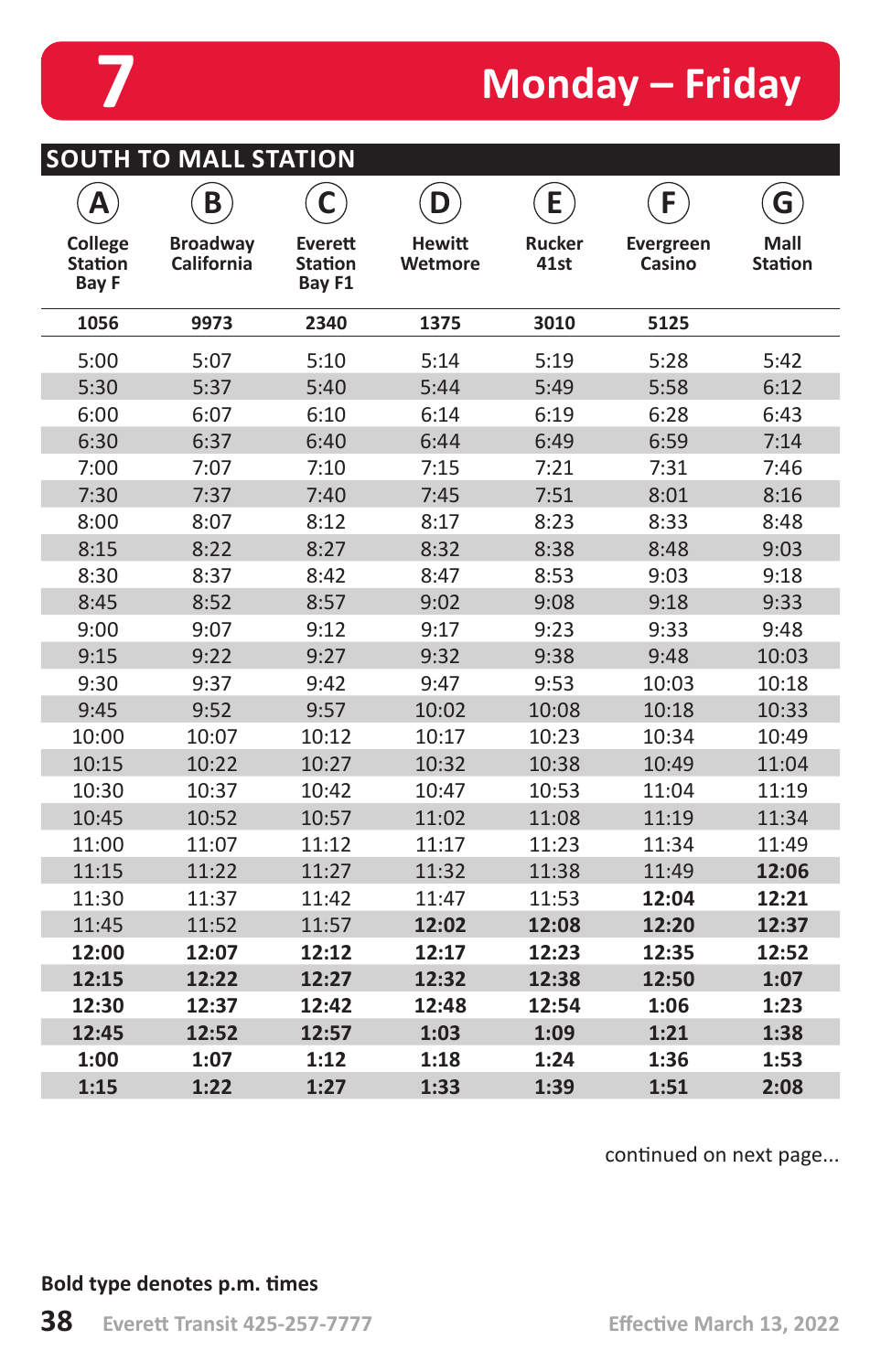# **Monday – Friday 7**

# **SOUTH TO MALL STATION**

| Α                                         | B                             | C                            | D                        | E                     | F.                  | G                      |
|-------------------------------------------|-------------------------------|------------------------------|--------------------------|-----------------------|---------------------|------------------------|
| College<br><b>Station</b><br><b>Bay F</b> | <b>Broadway</b><br>California | Everett<br>Station<br>Bay F1 | <b>Hewitt</b><br>Wetmore | <b>Rucker</b><br>41st | Evergreen<br>Casino | Mall<br><b>Station</b> |
| 1056                                      | 9973                          | 2340                         | 1375                     | 3010                  | 5125                |                        |
| 1:30                                      | 1:37                          | 1:42                         | 1:48                     | 1:54                  | 2:06                | 2:23                   |
| 1:45                                      | 1:52                          | 1:57                         | 2:03                     | 2:09                  | 2:21                | 2:38                   |
| 2:00                                      | 2:07                          | 2:12                         | 2:18                     | 2:24                  | 2:36                | 2:53                   |
| 2:15                                      | 2:22                          | 2:27                         | 2:33                     | 2:39                  | 2:51                | 3:08                   |
| 2:30                                      | 2:37                          | 2:42                         | 2:48                     | 2:54                  | 3:06                | 3:23                   |
| 2:45                                      | 2:52                          | 2:57                         | 3:03                     | 3:09                  | 3:21                | 3:35                   |
| 3:00                                      | 3:07                          | 3:12                         | 3:18                     | 3:24                  | 3:36                | 3:50                   |
| 3:15                                      | 3:22                          | 3:27                         | 3:33                     | 3:39                  | 3:51                | 4:08                   |
| 3:30                                      | 3:37                          | 3:42                         | 3:48                     | 3:54                  | 4:06                | 4:23                   |
| 3:45                                      | 3:52                          | 3:57                         | 4:03                     | 4:09                  | 4:21                | 4:38                   |
| 4:00                                      | 4:07                          | 4:12                         | 4:18                     | 4:24                  | 4:36                | 4:53                   |
| 4:15                                      | 4:22                          | 4:27                         | 4:33                     | 4:39                  | 4:51                | 5:08                   |
| 4:30                                      | 4:37                          | 4:42                         | 4:48                     | 4:54                  | 5:06                | 5:23                   |
| 4:45                                      | 4:52                          | 4:57                         | 5:03                     | 5:08                  | 5:20                | 5:37                   |
| 5:00                                      | 5:07                          | 5:12                         | 5:18                     | 5:23                  | 5:34                | 5:51                   |
| 5:15                                      | 5:22                          | 5:27                         | 5:32                     | 5:37                  | 5:48                | 6:05                   |
| 5:30                                      | 5:37                          | 5:42                         | 5:47                     | 5:52                  | 6:04                | 6:20                   |
| 5:45                                      | 5:52                          | 5:57                         | 6:02                     | 6:07                  | 6:19                | 6:35                   |
| 6:00                                      | 6:07                          | 6:12                         | 6:17                     | 6:22                  | 6:32                | 6:49                   |
| 6:30                                      | 6:37                          | 6:42                         | 6:47                     | 6:52                  | 7:02                | 7:16                   |
| 7:00                                      | 7:07                          | 7:10                         | 7:15                     | 7:20                  | 7:30                | 7:44                   |
| 7:30                                      | 7:37                          | 7:40                         | 7:45                     | 7:50                  | 8:00                | 8:14                   |
| 8:00                                      | 8:07                          | 8:10                         | 8:14                     | 8:19                  | 8:28                | 8:42                   |
| 8:30                                      | 8:36                          | 8:39                         | 8:43                     | 8:48                  | 8:57                | 9:08                   |
| 9:00                                      | 9:06                          | 9:09                         | 9:13                     | 9:18                  | 9:27                | 9:38                   |
| 9:30                                      | 9:36                          | 9:39                         | 9:43                     | 9:48                  | 9:57                | 10:08                  |
| 10:15                                     | 10:21                         | 10:24                        | 10:28                    | 10:33                 | 10:42               | 10:56                  |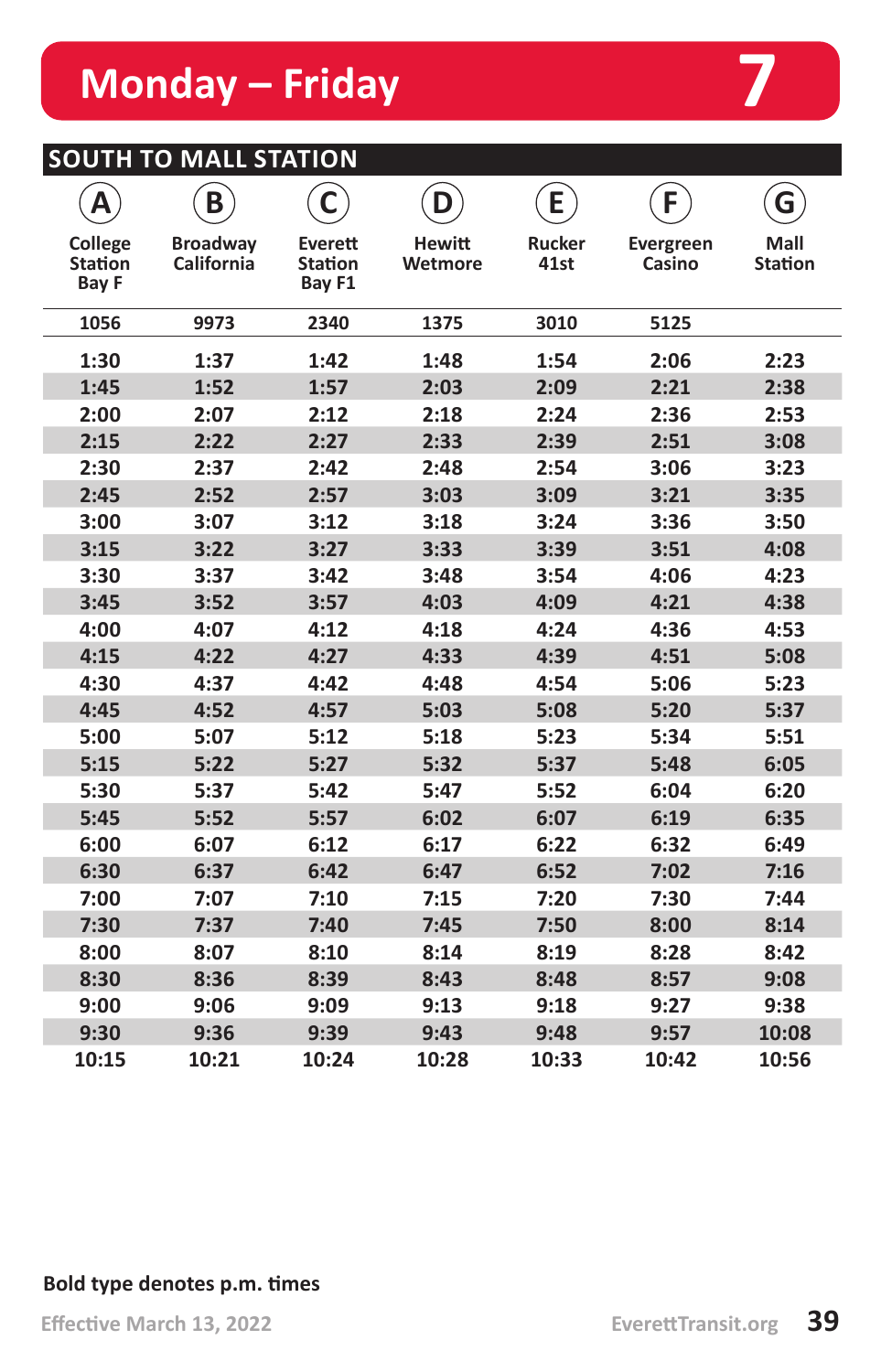

**NORTH TO COLLEGE STATION**

# **7 Monday – Friday**

|                                 | <b>INURTH TO COLLEGE STATION</b> |                       |                          |                                     |                         |                           |
|---------------------------------|----------------------------------|-----------------------|--------------------------|-------------------------------------|-------------------------|---------------------------|
| G                               | F                                | E                     | D                        | $\mathsf{C}$                        | B                       | Д                         |
| Mall<br><b>Station</b><br>Bay 1 | Evergreen<br>Casino              | <b>Rucker</b><br>39th | <b>Hewitt</b><br>Wetmore | Everett<br><b>Station</b><br>Bay E1 | <b>Broadway</b><br>26th | College<br><b>Station</b> |
| 6395                            | 5130                             | 1537                  | 1365                     | 2445                                | 2240                    |                           |
| 5:30                            | 5:40                             | 5:51                  | 5:55                     | 6:01                                | 6:04                    | 6:15                      |
| 6:00                            | 6:09                             | 6:18                  | 6:22                     | 6:28                                | 6:31                    | 6:42                      |
| 6:30                            | 6:40                             | 6:49                  | 6:53                     | 6:59                                | 7:02                    | 7:13                      |
| 7:00                            | 7:10                             | 7:19                  | 7:23                     | 7:29                                | 7:32                    | 7:43                      |
| 7:30                            | 7:40                             | 7:49                  | 7:53                     | 7:59                                | 8:02                    | 8:13                      |
| 7:45                            | 7:55                             | 8:04                  | 8:08                     | 8:14                                | 8:17                    | 8:28                      |
| 8:00                            | 8:10                             | 8:19                  | 8:23                     | 8:29                                | 8:32                    | 8:43                      |
| 8:15                            | 8:26                             | 8:35                  | 8:40                     | 8:46                                | 8:49                    | 9:00                      |
| 8:30                            | 8:41                             | 8:50                  | 8:55                     | 9:01                                | 9:04                    | 9:15                      |
| 8:45                            | 8:56                             | 9:05                  | 9:10                     | 9:16                                | 9:19                    | 9:30                      |
| 9:00                            | 9:11                             | 9:20                  | 9:25                     | 9:32                                | 9:36                    | 9:47                      |
| 9:15                            | 9:26                             | 9:35                  | 9:40                     | 9:47                                | 9:51                    | 10:02                     |
| 9:30                            | 9:40                             | 9:49                  | 9:54                     | 10:01                               | 10:05                   | 10:16                     |
| 9:45                            | 9:55                             | 10:04                 | 10:09                    | 10:16                               | 10:20                   | 10:31                     |
| 10:00                           | 10:10                            | 10:19                 | 10:24                    | 10:31                               | 10:35                   | 10:46                     |
| 10:15                           | 10:25                            | 10:34                 | 10:39                    | 10:46                               | 10:50                   | 11:03                     |
| 10:30                           | 10:41                            | 10:50                 | 10:55                    | 11:02                               | 11:06                   | 11:17                     |
| 10:45                           | 10:57                            | 11:06                 | 11:11                    | 11:18                               | 11:22                   | 11:33                     |
| 11:00                           | 11:12                            | 11:23                 | 11:28                    | 11:35                               | 11:39                   | 11:50                     |
| 11:15                           | 11:27                            | 11:38                 | 11:43                    | 11:50                               | 11:54                   | 12:05                     |
| 11:30                           | 11:42                            | 11:53                 | 11:58                    | 12:05                               | 12:09                   | 12:20                     |
| 11:45                           | 11:58                            | 12:09                 | 12:14                    | 12:21                               | 12:25                   | 12:36                     |
| 12:00                           | 12:13                            | 12:24                 | 12:29                    | 12:36                               | 12:40                   | 12:51                     |
| 12:15                           | 12:28                            | 12:39                 | 12:44                    | 12:51                               | 12:55                   | 1:07                      |
| 12:30                           | 12:43                            | 12:55                 | 1:00                     | 1:07                                | 1:11                    | 1:23                      |
| 12:45                           | 12:58                            | 1:10                  | 1:15                     | 1:22                                | 1:26                    | 1:38                      |
| 1:00                            | 1:13                             | 1:25                  | 1:30                     | 1:37                                | 1:41                    | 1:53                      |
| 1:15                            | 1:28                             | 1:40                  | 1:45                     | 1:52                                | 1:56                    | 2:08                      |

continued on next page. . .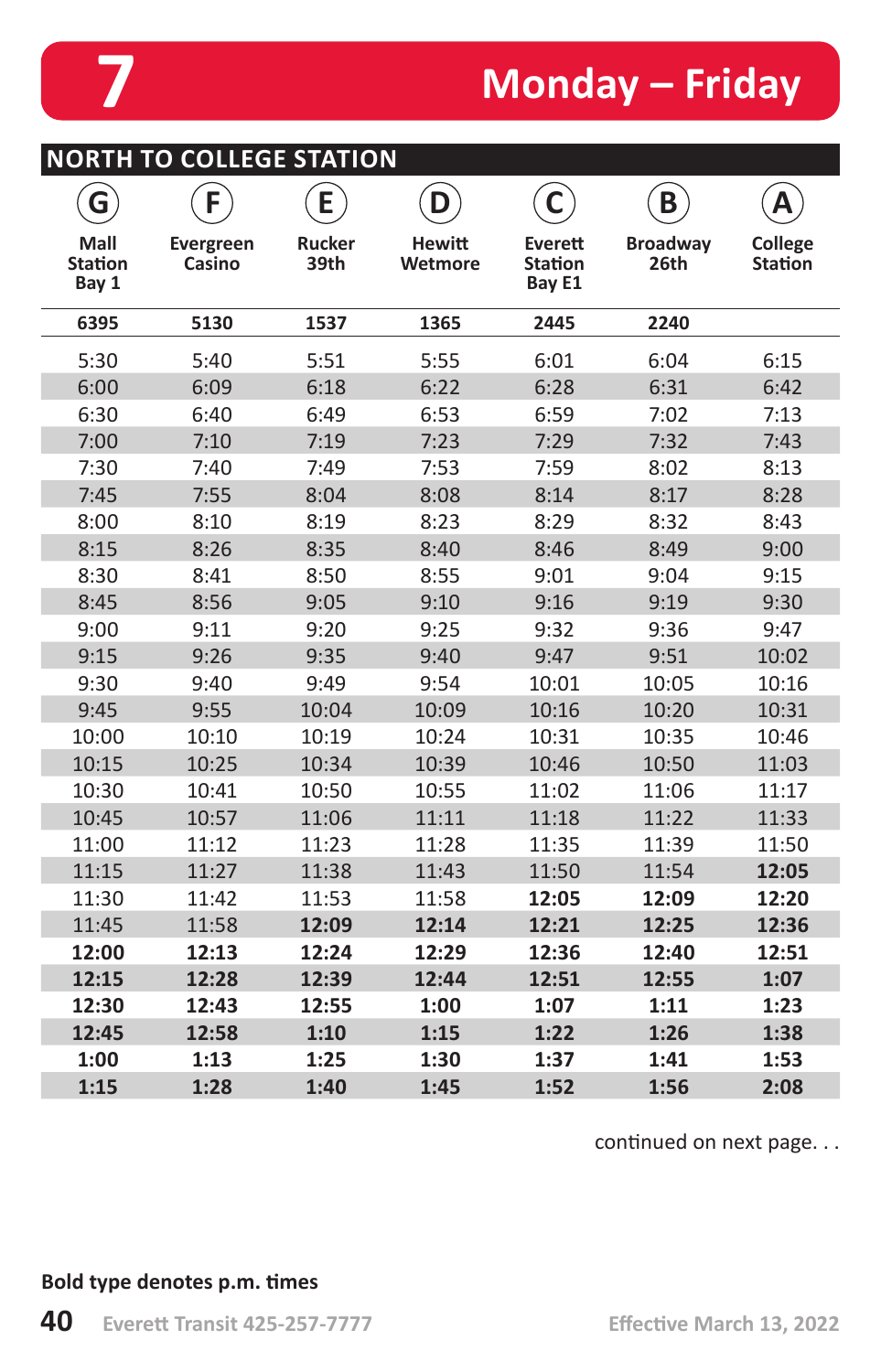# **NORTH TO COLLEGE STATION**

| G                               | F                   | E                     | D                        | C                                   | B                       | A                         |
|---------------------------------|---------------------|-----------------------|--------------------------|-------------------------------------|-------------------------|---------------------------|
| Mall<br><b>Station</b><br>Bay 1 | Evergreen<br>Casino | <b>Rucker</b><br>39th | <b>Hewitt</b><br>Wetmore | Everett<br><b>Station</b><br>Bay E1 | <b>Broadway</b><br>26th | College<br><b>Station</b> |
| 6395                            | 5130                | 1537                  | 1365                     | 2445                                | 2240                    |                           |
| 1:30                            | 1:43                | 1:55                  | 2:00                     | 2:07                                | 2:11                    | 2:23                      |
| 1:45                            | 1:58                | 2:10                  | 2:15                     | 2:22                                | 2:26                    | 2:38                      |
| 2:00                            | 2:13                | 2:26                  | 2:31                     | 2:38                                | 2:42                    | 2:55                      |
| 2:15                            | 2:28                | 2:40                  | 2:45                     | 2:52                                | 2:56                    | 3:09                      |
| 2:30                            | 2:43                | 2:55                  | 3:00                     | 3:07                                | 3:11                    | 3:24                      |
| 2:45                            | 2:58                | 3:10                  | 3:15                     | 3:22                                | 3:26                    | 3:39                      |
| 3:00                            | 3:13                | 3:25                  | 3:30                     | 3:37                                | 3:41                    | 3:54                      |
| 3:15                            | 3:28                | 3:40                  | 3:45                     | 3:52                                | 3:56                    | 4:09                      |
| 3:30                            | 3:43                | 3:55                  | 4:00                     | 4:07                                | 4:11                    | 4:24                      |
| 3:45                            | 3:58                | 4:11                  | 4:16                     | 4:23                                | 4:27                    | 4:40                      |
| 4:00                            | 4:13                | 4:25                  | 4:30                     | 4:37                                | 4:41                    | 4:54                      |
| 4:15                            | 4:28                | 4:40                  | 4:45                     | 4:52                                | 4:56                    | 5:09                      |
| 4:30                            | 4:43                | 4:55                  | 5:00                     | 5:07                                | 5:11                    | 5:24                      |
| 4:45                            | 4:58                | 5:10                  | 5:15                     | 5:22                                | 5:26                    | 5:39                      |
| 5:00                            | 5:14                | 5:26                  | 5:31                     | 5:38                                | 5:41                    | 5:54                      |
| 5:15                            | 5:29                | 5:41                  | 5:46                     | 5:53                                | 5:56                    | 6:09                      |
| 5:30                            | 5:44                | 5:55                  | 6:00                     | 6:07                                | 6:10                    | 6:23                      |
| 5:45                            | 5:59                | 6:10                  | 6:15                     | 6:22                                | 6:25                    | 6:38                      |
| 6:00                            | 6:13                | 6:24                  | 6:29                     | 6:35                                | 6:38                    | 6:51                      |
| 6:30                            | 6:43                | 6:54                  | 6:59                     | 7:04                                | 7:07                    | 7:19                      |
| 7:00                            | 7:13                | 7:23                  | 7:27                     | 7:33                                | 7:36                    | 7:47                      |
| 7:30                            | 7:41                | 7:51                  | 7:55                     | 8:01                                | 8:04                    | 8:15                      |
| 8:00                            | 8:11                | 8:21                  | 8:25                     | 8:31                                | 8:34                    | 8:45                      |
| 8:30                            | 8:41                | 8:50                  | 8:54                     | 9:00                                | 9:03                    | 9:14                      |
| 9:00                            | 9:10                | 9:19                  | 9:23                     | 9:29                                | 9:32                    | 9:40                      |
| 9:30                            | 9:40                | 9:49                  | 9:53                     | 9:59                                | 10:02                   | 10:10                     |
| 10:15                           | 10:25               | 10:34                 | 10:38                    | 10:44                               | 10:47                   | 10:58                     |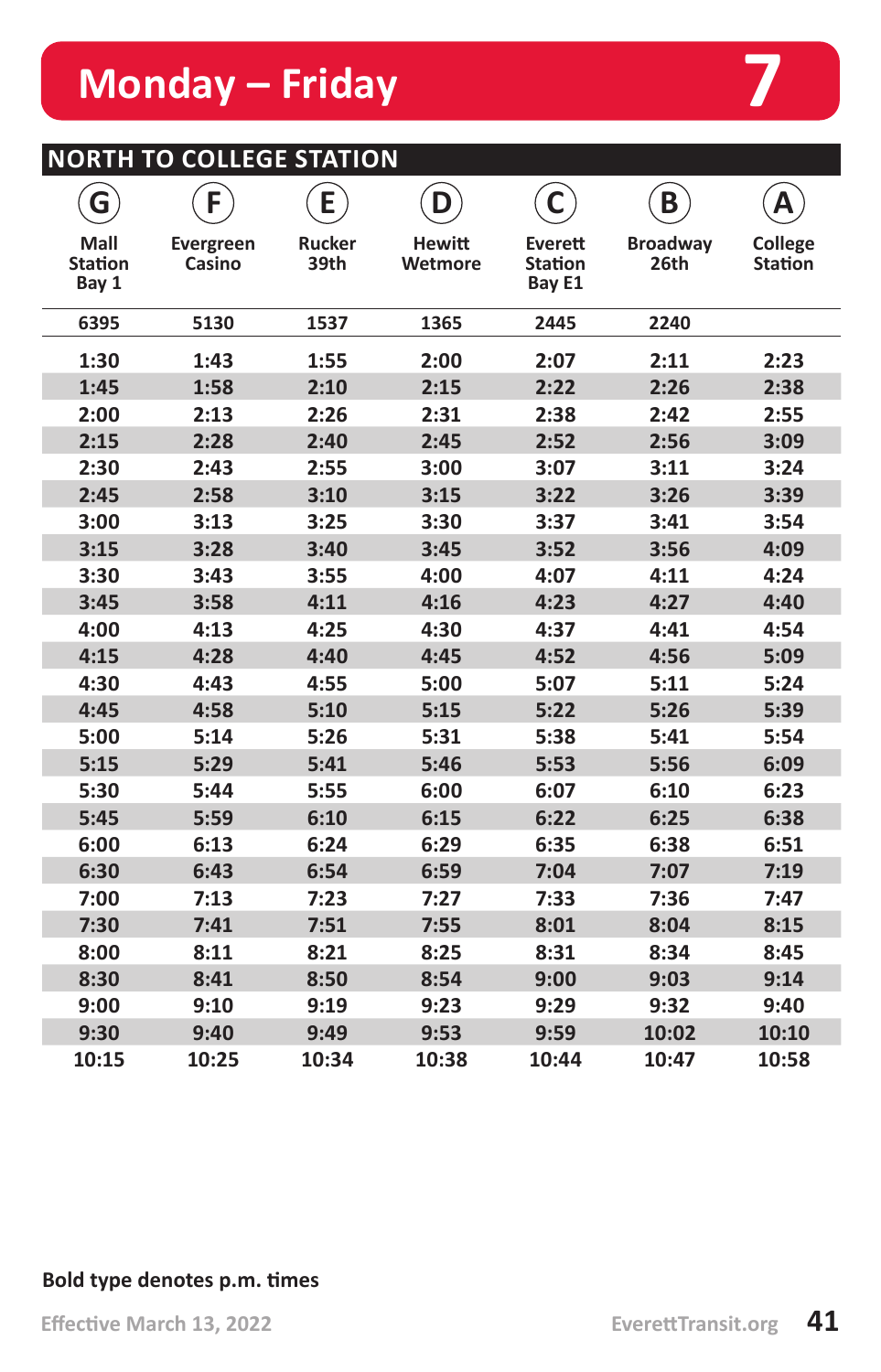

| SOUTH TO MALL STATION |  |  |
|-----------------------|--|--|

| A                                  | B                             | C                                          | D                        | E                     | F                          | G                      |
|------------------------------------|-------------------------------|--------------------------------------------|--------------------------|-----------------------|----------------------------|------------------------|
| College<br><b>Station</b><br>Bay F | <b>Broadway</b><br>California | <b>Everett</b><br><b>Station</b><br>Bay F1 | <b>Hewitt</b><br>Wetmore | <b>Rucker</b><br>41st | <b>Evergreen</b><br>Casino | Mall<br><b>Station</b> |
| 1056                               | 9973                          | 2340                                       | 1375                     | 3010                  | 5125                       |                        |
| 7:00                               | 7:06                          | 7:09                                       | 7:13                     | 7:18                  | 7:28                       | 7:45                   |
| 8:00                               | 8:06                          | 8:10                                       | 8:14                     | 8:19                  | 8:29                       | 8:46                   |
| 8:30                               | 8:36                          | 8:40                                       | 8:44                     | 8:49                  | 8:59                       | 9:16                   |
| 9:00                               | 9:06                          | 9:10                                       | 9:15                     | 9:20                  | 9:30                       | 9:45                   |
| 9:30                               | 9:37                          | 9:41                                       | 9:46                     | 9:52                  | 10:02                      | 10:17                  |
| 10:00                              | 10:07                         | 10:11                                      | 10:16                    | 10:22                 | 10:33                      | 10:48                  |
| 10:30                              | 10:37                         | 10:41                                      | 10:46                    | 10:52                 | 11:03                      | 11:20                  |
| 11:00                              | 11:07                         | 11:11                                      | 11:16                    | 11:22                 | 11:33                      | 11:48                  |
| 11:20                              | 11:27                         | 11:31                                      | 11:36                    | 11:42                 | 11:53                      | 12:09                  |
| 11:40                              | 11:47                         | 11:51                                      | 11:56                    | 12:02                 | 12:14                      | 12:31                  |
| 12:00                              | 12:07                         | 12:11                                      | 12:16                    | 12:22                 | 12:34                      | 12:51                  |
| 12:20                              | 12:27                         | 12:31                                      | 12:36                    | 12:42                 | 12:54                      | 1:11                   |
| 12:40                              | 12:47                         | 12:51                                      | 12:56                    | 1:02                  | 1:14                       | 1:30                   |
| 1:00                               | 1:07                          | 1:11                                       | 1:16                     | 1:22                  | 1:34                       | 1:50                   |
| 1:20                               | 1:27                          | 1:31                                       | 1:36                     | 1:42                  | 1:54                       | 2:10                   |
| 1:40                               | 1:47                          | 1:51                                       | 1:56                     | 2:02                  | 2:14                       | 2:31                   |
| 2:00                               | 2:07                          | 2:11                                       | 2:16                     | 2:22                  | 2:34                       | 2:51                   |
| 2:20                               | 2:28                          | 2:32                                       | 2:37                     | 2:43                  | 2:55                       | 3:12                   |
| 2:40                               | 2:48                          | 2:52                                       | 2:57                     | 3:03                  | 3:15                       | 3:32                   |
| 3:00                               | 3:07                          | 3:11                                       | 3:16                     | 3:21                  | 3:33                       | 3:50                   |
| 3:20                               | 3:27                          | 3:31                                       | 3:36                     | 3:41                  | 3:53                       | 4:10                   |
| 3:40                               | 3:47                          | 3:51                                       | 3:56                     | 4:01                  | 4:13                       | 4:30                   |
| 4:00                               | 4:07                          | 4:11                                       | 4:16                     | 4:22                  | 4:34                       | 4:50                   |
| 4:30                               | 4:37                          | 4:41                                       | 4:46                     | 4:52                  | 5:04                       | 5:20                   |
| 5:00                               | 5:07                          | 5:11                                       | 5:16                     | 5:22                  | 5:34                       | 5:50                   |
| 5:30                               | 5:38                          | 5:42                                       | 5:47                     | 5:53                  | 6:05                       | 6:21                   |
| 6:00                               | 6:07                          | 6:11                                       | 6:15                     | 6:20                  | 6:30                       | 6:47                   |
| 6:30                               | 6:37                          | 6:41                                       | 6:45                     | 6:50                  | 7:00                       | 7:17                   |
| 7:00                               | 7:07                          | 7:10                                       | 7:14                     | 7:19                  | 7:29                       | 7:46                   |
| 7:30                               | 7:37                          | 7:40                                       | 7:44                     | 7:49                  | 7:59                       | 8:16                   |
| 8:00                               | 8:07                          | 8:10                                       | 8:14                     | 8:19                  | 8:28                       | 8:45                   |
| 8:30                               | 8:37                          | 8:40                                       | 8:44                     | 8:49                  | 8:58                       | 9:09                   |
| 9:00                               | 9:05                          | 9:08                                       | 9:12                     | 9:17                  | 9:27                       | 9:38                   |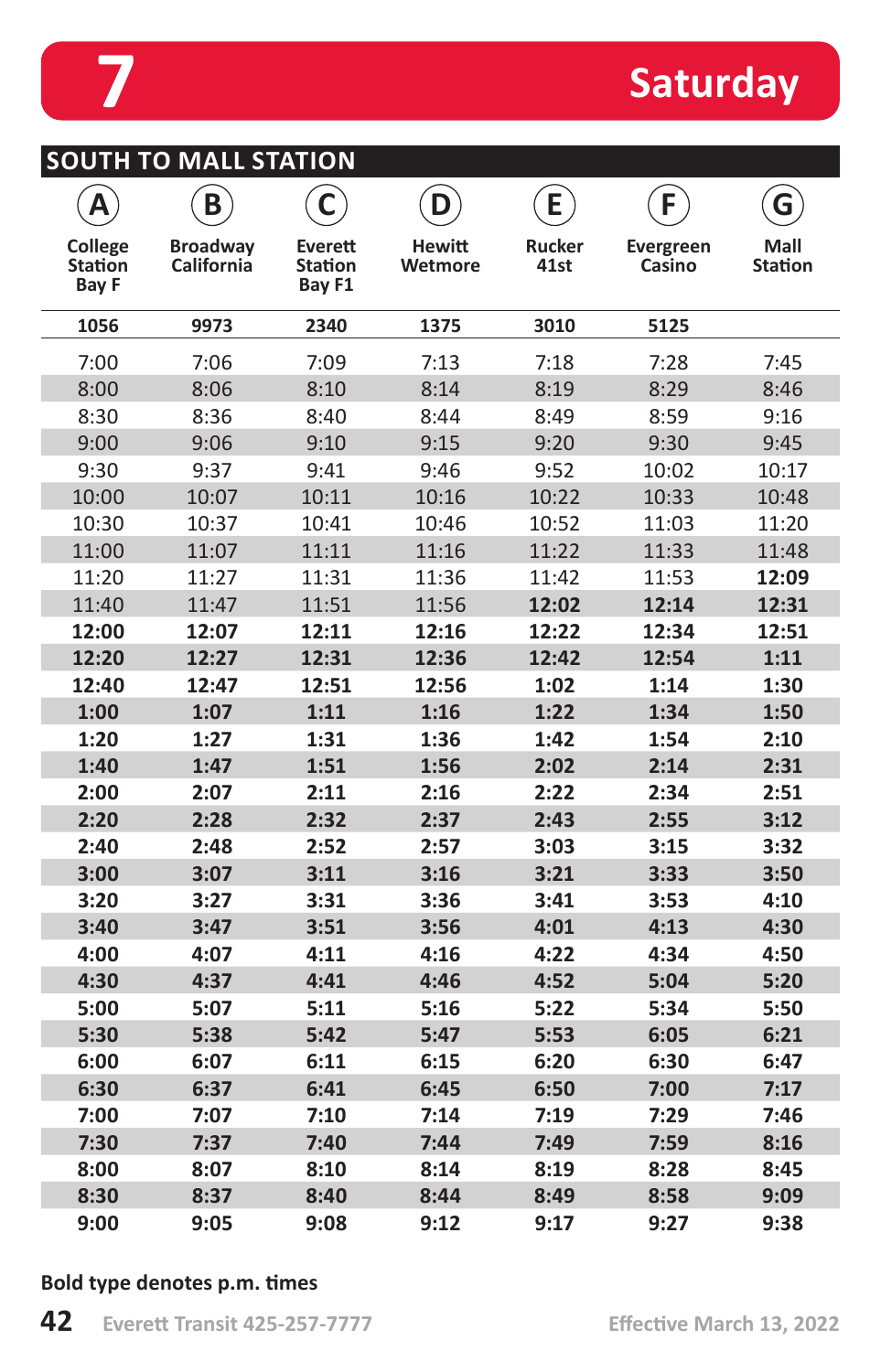| 8:30                         | 8:41 | 8:50 | 8:54 |  |  |  |  |
|------------------------------|------|------|------|--|--|--|--|
| 9:00                         | 9:10 | 9:19 | 9:23 |  |  |  |  |
| 9:15                         | 9:25 | 9:34 | 9:38 |  |  |  |  |
| Bold type denotes p.m. times |      |      |      |  |  |  |  |

| <b>NORTH TO COLLEGE STATION</b> |  |  |
|---------------------------------|--|--|
|                                 |  |  |

| G                               | F                   | E              | D                        | C                                   | B                       | Α                                |
|---------------------------------|---------------------|----------------|--------------------------|-------------------------------------|-------------------------|----------------------------------|
| Mall<br><b>Station</b><br>Bay 1 | Evergreen<br>Casino | Rucker<br>39th | <b>Hewitt</b><br>Wetmore | Everett<br><b>Station</b><br>Bay E1 | <b>Broadway</b><br>26th | <b>College</b><br><b>Station</b> |
| 6395                            | 5130                | 1537           | 1365                     | 2445                                | 2240                    |                                  |
| 7:00                            | 7:11                | 7:20           | 7:24                     | 7:30                                | 7:33                    | 7:43                             |
| 8:00                            | 8:11                | 8:20           | 8:24                     | 8:30                                | 8:33                    | 8:47                             |
| 8:30                            | 8:41                | 8:50           | 8:54                     | 9:00                                | 9:03                    | 9:17                             |
| 9:00                            | 9:11                | 9:20           | 9:24                     | 9:30                                | 9:34                    | 9:48                             |
| 9:30                            | 9:41                | 9:50           | 9:54                     | 10:00                               | 10:04                   | 10:18                            |
| 10:00                           | 10:11               | 10:20          | 10:24                    | 10:30                               | 10:34                   | 10:48                            |
| 10:30                           | 10:40               | 10:49          | 10:54                    | 11:00                               | 11:04                   | 11:18                            |
| 11:00                           | 11:12               | 11:23          | 11:28                    | 11:34                               | 11:38                   | 11:49                            |
| 11:20                           | 11:32               | 11:43          | 11:48                    | 11:54                               | 11:58                   | 12:09                            |
| 11:40                           | 11:52               | 12:03          | 12:08                    | 12:14                               | 12:18                   | 12:29                            |
| 12:00                           | 12:13               | 12:24          | 12:29                    | 12:35                               | 12:39                   | 12:50                            |
| 12:20                           | 12:33               | 12:44          | 12:49                    | 12:55                               | 12:59                   | 1:13                             |
| 12:40                           | 12:53               | 1:04           | 1:09                     | 1:15                                | 1:19                    | 1:33                             |
| 1:00                            | 1:13                | 1:24           | 1:29                     | 1:35                                | 1:39                    | 1:53                             |
| 1:20                            | 1:33                | 1:44           | 1:49                     | 1:55                                | 1:59                    | 2:13                             |
| 1:40                            | 1:53                | 2:04           | 2:09                     | 2:15                                | 2:19                    | 2:33                             |
| 2:00                            | 2:13                | 2:24           | 2:29                     | 2:35                                | 2:39                    | 2:53                             |
| 2:20                            | 2:33                | 2:44           | 2:49                     | 2:55                                | 2:59                    | 3:13                             |
| 2:40                            | 2:53                | 3:04           | 3:09                     | 3:15                                | 3:19                    | 3:33                             |
| 3:00                            | 3:13                | 3:24           | 3:29                     | 3:35                                | 3:39                    | 3:53                             |
| 3:20                            | 3:33                | 3:44           | 3:49                     | 3:55                                | 3:59                    | 4:13                             |
| 3:40                            | 3:53                | 4:04           | 4:09                     | 4:15                                | 4:19                    | 4:33                             |
| 4:00                            | 4:13                | 4:24           | 4:29                     | 4:35                                | 4:39                    | 4:53                             |
| 4:30                            | 4:43                | 4:54           | 4:59                     | 5:05                                | 5:09                    | 5:21                             |
| 5:00                            | 5:13                | 5:24           | 5:29                     | 5:35                                | 5:38                    | 5:48                             |
| 5:30                            | 5:43                | 5:54           | 5:59                     | 6:05                                | 6:08                    | 6:18                             |
| 6:00                            | 6:13                | 6:23           | 6:27                     | 6:33                                | 6:36                    | 6:46                             |
| 6:30                            | 6:42                | 6:52           | 6:56                     | 7:01                                | 7:04                    | 7:18                             |
| 7:00                            | 7:12                | 7:22           | 7:26                     | 7:32                                | 7:35                    | 7:49                             |
| 7:30                            | 7:41                | 7:51           | 7:55                     | 8:01                                | 8:04                    | 8:18                             |
| 8:00                            | 8:11                | 8:21           | 8:25                     | 8:30                                | 8:33                    | 8:43                             |
| 8:30                            | 8:41                | 8:50           | 8:54                     | 8:59                                | 9:02                    | 9:12                             |
| 9:00                            | 9:10                | 9:19           | 9:23                     | 9:27                                | 9:30                    | 9:38                             |
| 9:15                            | 9:25                | 9:34           | 9:38                     | 9:42                                | 9:45                    | 9:53                             |

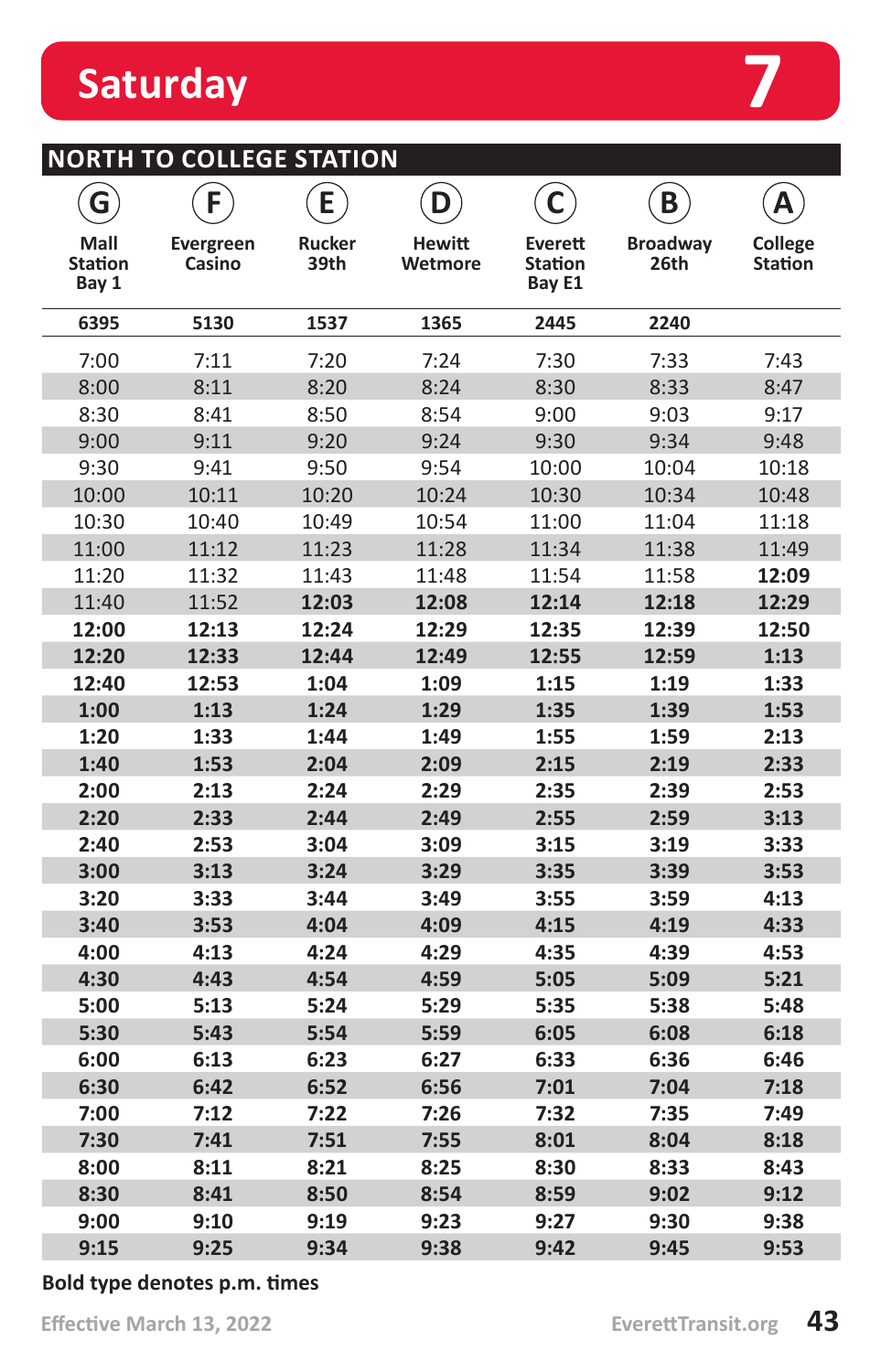

**SOUTH TO MALL STATION**

| Α                                         | B                             | C                                   | D                        | E                     | F                   | G                      |
|-------------------------------------------|-------------------------------|-------------------------------------|--------------------------|-----------------------|---------------------|------------------------|
| College<br><b>Station</b><br><b>Bay F</b> | <b>Broadway</b><br>California | Everett<br><b>Station</b><br>Bay F1 | <b>Hewitt</b><br>Wetmore | <b>Rucker</b><br>41st | Evergreen<br>Casino | Mall<br><b>Station</b> |
| 1056                                      | 9973                          | 2340                                | 1375                     | 3010                  | 5125                |                        |
| 7:00                                      | 7:07                          | 7:10                                | 7:14                     | 7:19                  | 7:28                | 7:42                   |
| 8:00                                      | 8:07                          | 8:10                                | 8:14                     | 8:19                  | 8:28                | 8:40                   |
| 9:00                                      | 9:07                          | 9:11                                | 9:16                     | 9:22                  | 9:32                | 9:46                   |
| 10:00                                     | 10:07                         | 10:11                               | 10:16                    | 10:22                 | 10:32               | 10:46                  |
| 10:30                                     | 10:37                         | 10:41                               | 10:46                    | 10:52                 | 11:02               | 11:16                  |
| 11:00                                     | 11:07                         | 11:11                               | 11:16                    | 11:22                 | 11:32               | 11:44                  |
| 11:30                                     | 11:37                         | 11:41                               | 11:46                    | 11:52                 | 12:02               | 12:16                  |
| 12:00                                     | 12:07                         | 12:11                               | 12:16                    | 12:22                 | 12:33               | 12:47                  |
| 12:30                                     | 12:37                         | 12:41                               | 12:46                    | 12:52                 | 1:03                | 1:17                   |
| 1:00                                      | 1:07                          | 1:11                                | 1:16                     | 1:22                  | 1:33                | 1:47                   |
| 1:30                                      | 1:37                          | 1:41                                | 1:46                     | 1:52                  | 2:03                | 2:17                   |
| 2:00                                      | 2:07                          | 2:11                                | 2:17                     | 2:23                  | 2:34                | 2:48                   |
| 2:30                                      | 2:37                          | 2:41                                | 2:46                     | 2:52                  | 3:03                | 3:17                   |
| 3:00                                      | 3:05                          | 3:09                                | 3:14                     | 3:20                  | 3:31                | 3:43                   |
| 3:30                                      | 3:37                          | 3:41                                | 3:46                     | 3:52                  | 4:03                | 4:17                   |
| 4:00                                      | 4:07                          | 4:11                                | 4:16                     | 4:22                  | 4:33                | 4:47                   |
| 4:30                                      | 4:37                          | 4:41                                | 4:46                     | 4:52                  | 5:03                | 5:17                   |
| 5:00                                      | 5:07                          | 5:11                                | 5:16                     | 5:22                  | 5:32                | 5:46                   |
| 5:30                                      | 5:36                          | 5:40                                | 5:44                     | 5:50                  | 6:00                | 6:14                   |
| 6:00                                      | 6:06                          | 6:10                                | 6:14                     | 6:20                  | 6:30                | 6:44                   |
| 6:30                                      | 6:36                          | 6:40                                | 6:44                     | 6:50                  | 7:00                | 7:14                   |
| 7:00                                      | 7:06                          | 7:10                                | 7:14                     | 7:19                  | 7:28                | 7:42                   |
| 8:00                                      | 8:06                          | 8:09                                | 8:13                     | 8:18                  | 8:27                | 8:41                   |

**9:00 9:05 9:08 9:12 9:17 9:26 9:40**